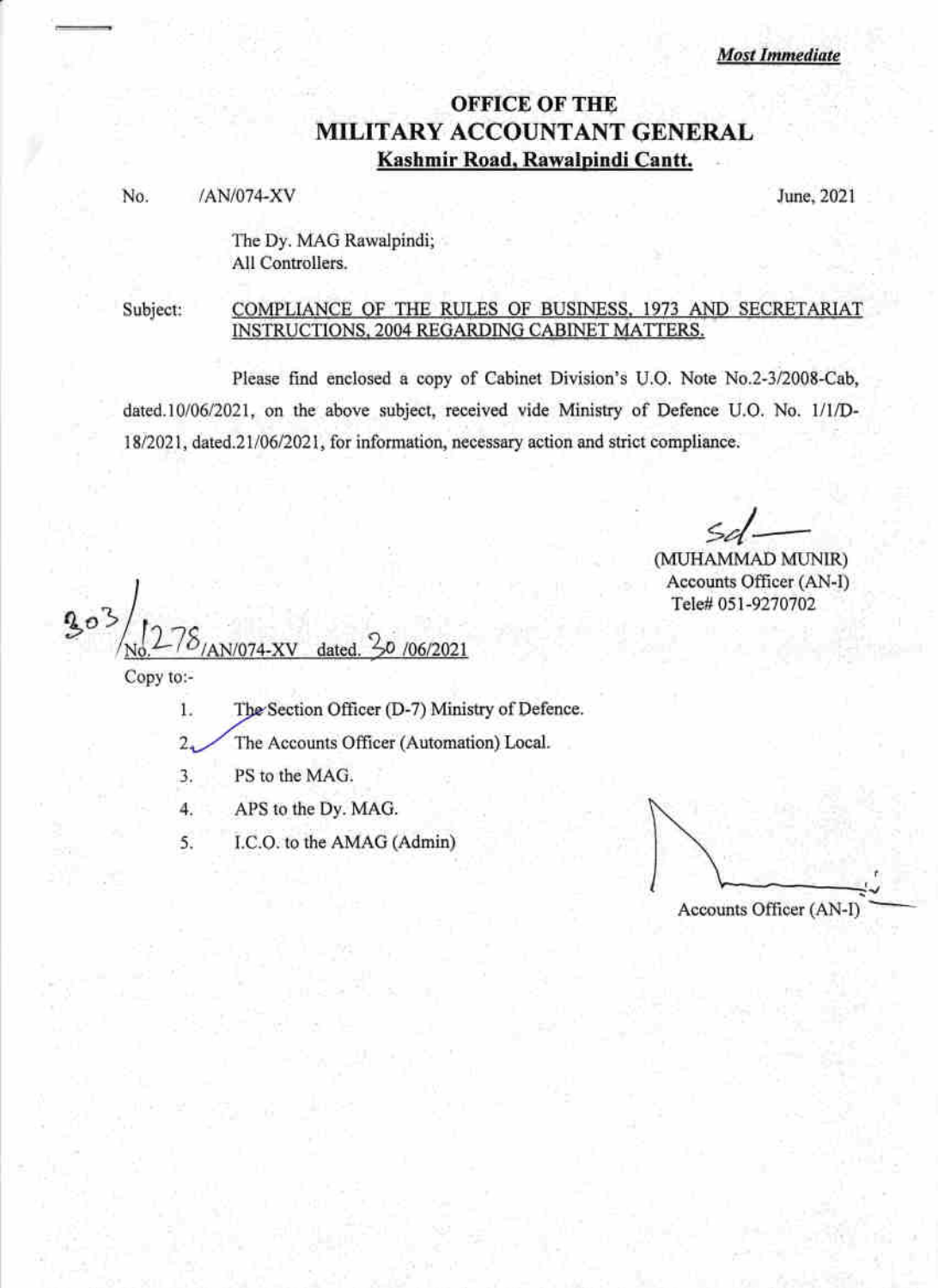

COMPLIANCE OF THE RULES OF BUSINESS, 1973 AND Subject: -SECRETARIAT INSTRUCTIONS, 2004 REGARDING CABINET **MATTERS** 

Kindly find enclosed copy of Cabinet Division's U.O Note No. 2-3/2008-Cab dated 10<sup>th</sup> June, 2021, on the above cited subject for information necessary action and strict compliance, please.

(Hannan Ishfaq Section Officer

**MOST IMMEDIATE** 

MAG, Pakistan Military Accounts Deptt, Rwp. Sucveyor General, Survey of Pakistan, Rwp. DC. Military Lands & Cantonments, Rwp. DC. Pekistan Armed Services Board, Rwp. DG, Pakistan Maritime Security Agency, Karachi DG, FGEIs (C/G) Directorate, Rawalpindi.

Dte Gen, ISI, Islamabad Director (Admin) JSHO, Chaklala, Rwp SD Dte (SD-1), GHQ, Rawalpindi Director (Admin) AHQ, Islamabad Director (Admin), NHO, Islamabad.

## liftin of Def U.O. No. 1/1/D-18/2021 dated 21st June, 2021

Copy for information / follow up action to: -

The JS-V  $3 - 7$  $35 - 17$  $35-1V$  $JS-VII$  $US(Army-C)$ DCM: APS to JS-III

Copy for Information, with reference to their U.O quoted above to:-

Cabinet Division. (Taimur Tajammal), Sr. Joint Secretary to the Cabinet, Cabinet Secretariat, Islamabad.